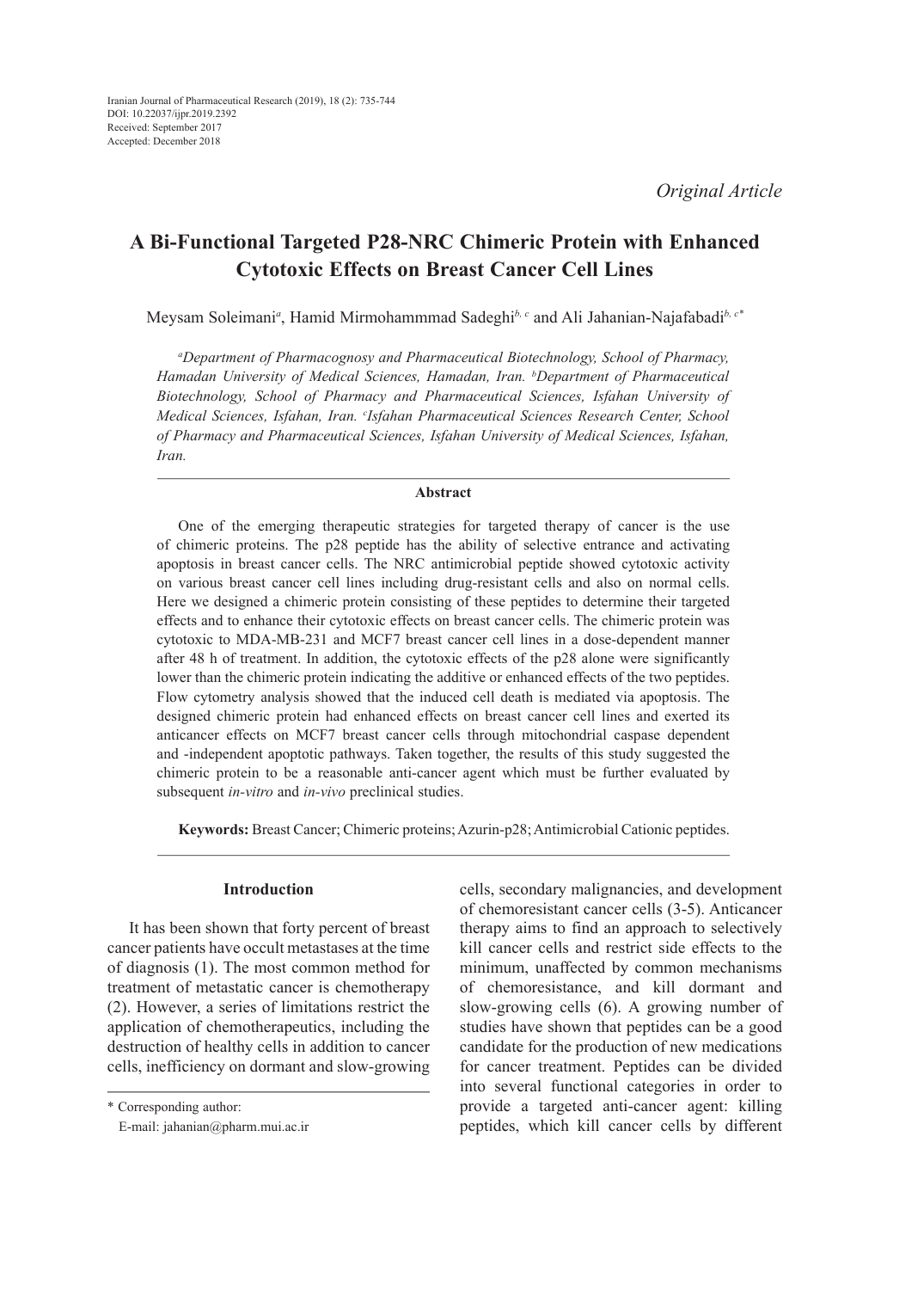mechanisms; cell penetrating peptides, which mediate transportation through cell membrane; targeting peptides, which cause targeted transmission toward cancer cells; and peptides which intervene in protein-protein interactions involved in apoptosis (7, 8). The combination of a targeting peptide with a killer peptide makes a peptide fusion which can be considered as a targeted-killer chimeric protein. In fact, this chimeric protein has two functional domains: homing peptide which could selectively bind to cancer cells, and a killing peptide which leads to the destruction of cancer cells.

Azurin, a protein secreted by the *Pseudomonas aeruginosa* is a copper-containing redox protein (cupredoxin) (9). Various studies reported that a fragment of azurin protein, called p28, has the ability of selective entrance and activation of apoptosis in breast cancer cells (10). Following internalization, this peptide is able to inhibit cancer cells proliferation by stabilizing p53. This results in an increase in intracellular levels of p53 and impedes cell cycle in G2-M. Furthermore, treatment of immunodeficient nude mice with this peptide showed a reduction in the incidence of measurable tumors when compared to the control groups (11).

NRC-03, a pleurocidin family of cationic antimicrobial peptides (CAPs), is also cytotoxic to multiple breast cancer cell lines. Furthermore, intratumoral administrations of NRC-03 killed breast cancer cells in xenografts in severe combined immunodeficiency (SCID) mice. Mitochondrial membrane damage is a mechanism that has been identified for the destruction of cancer cells by this peptide (12).

The p28 peptide has entered a clinical trial for the treatment of recurrent or progressive central nervous system tumors and advanced solid tumors (ClinicalTrials.gov). However, the high mutation rate in p53 of human tumors may interfere with the interaction between p28 and p53, and compromise its efficacy on cancer treatment. Heterogeneity of tumors is another issue that affects its potential for cancer therapy. On the other hand, NRC peptide kills human tumor cells in a p53-independent manner as a concentration-dependent (12). Therefore, in this study, we developed a chimeric protein containing p28 as a homing/killer peptide and NRC as a killer peptide through recombinant technologies to target and potentiate the cytotoxicity of both moieties. Then, following expression and purification of the chimeric protein, its potency against breast cancer cells was examined.

# **Experimental**

# *General*

All cell lines used in the experiments were obtained from National Cell Bank of Iran (Pasteur Institute, Iran). The chimeric protein coding sequence and the coding sequence for p28 peptide were de novo synthesized by Nedayefan Company (Tehran, IRAN) and supplied in pGE plasmid. Glutathione Resin was purchased from GenScript (MA, USA) and Mouse anti-GST antibody was purchased from Abcam (Abcam, USA). FastDigest TM *Bam*HI, *Sal*I, *Eco*RI, and *Xho*I restriction endonucleases and also T4 DNA ligase was purchased from Thermoscientific (USA). The cells were cultivated in RPMI and DMEM 1640 containing 10% FBS and supplemented with 100 U/mL penicillin and 100 mg/mL streptomycin (Sigma, Germany). Amicon filters were obtained from Merck (Merck Millipore, USA).

*Construction of recombinant plasmids, expression, and purification of the p28-NRC chimeric protein*

The coding sequence of the chimeric protein and the p28 peptide was sub-cloned in the pGEX-5X-1 expression plasmid. This plasmid adds GST tag to the N-terminus of the expressed protein resulting in higher solubility and also aiding in affinity purification of the recombinant protein by glutathione resin. The fidelity of the cloning was confirmed by restriction enzyme digestion and subsequent DNA sequencing. The expression was investigated at various concentrations of IPTG, temperatures, and induction time. Glutathione Resin was packed in an empty column and was used for purification of GST tagged-chimeric protein and the p28 peptide using fast protein liquid chromatography (FPLC). In order to purify the expressed protein, the IPTG-induced bacterial cells were collected by centrifugation and resuspended in phosphate-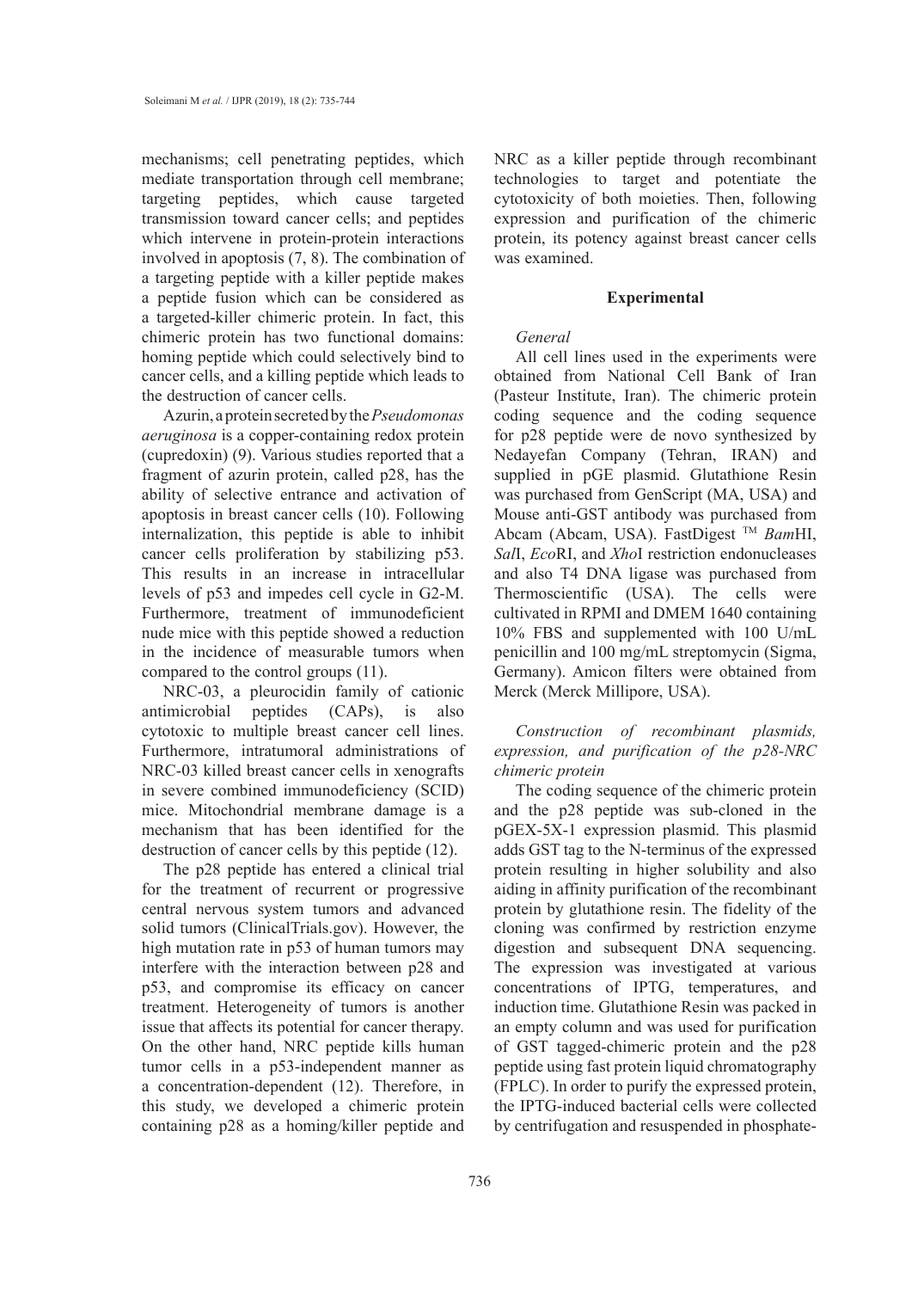buffered saline (PBS). Then, the mixtures were sonicated on ice and subsequently centrifuged at  $10,000 \times g$  for 15 min. The collected supernatant was used for the purification of GST-tagged chimeric protein and the p28. Elution of GST-tagged chimeric protein and p28 from chromatography medium was performed under mild, non-denaturing conditions using reduced glutathione. Then, the fractions were collected and analyzed by SDS-PAGE and Western blotting. Fractions containing the chimeric protein or p28 were pooled and subjected to dialysis followed by enterokinase cleavage of the GST-tag. When the GST tags removed, protein samples were concentrated using Amicon™ filters. Finally, gel filtration chromatography by Superdex 75 (GE Healthcare, USA) was used to achieve highly pure recombinant protein or p28 peptide suitable for upcoming *in-vitro* and *in-vivo* studies.

## *Cytotoxicity Assay*

Cytotoxicity of the chimeric protein was assessed by MTT assay. To measure cytotoxicity, the cells were cultivated in 96 well plates and treated with various concentrations of chimeric protein or p28 peptide for 48 h. Then, the medium was replaced with fresh medium containing 5 mg/mL MTT and further incubated for 4 h. Afterward, the supernatant was replaced with 150 µL Dimethyl sulfoxide (DMSO) to dissolve the formazan crystals and finally, absorbance was read at 450 nm with a microplate reader. Results were calculated as the percent of the absorbance of the treated cells over the absorbance of the untreated control cells. Based on these measurements, the  $IC_{50}$ values of chimeric protein and p28 peptide were calculated.

# *Evaluation of cell death mechanism by flow cytometry*

To assess the cell death mechanism induced by the chimeric protein using Flow cytometry, MCF7 cells were seeded in wells of six-well plates and treated with the  $IC_{50}$  concentration of the chimeric protein and subjected to staining with the Annexin V/PI according to instructions of the Annexin-V-FLUOS Staining kit (Roche, Germany).

# *Evaluation of pro- and anti-apoptotic gene transcriptions*

In order to further evaluate the mechanism of apoptosis induced by the chimeric protein, Real Time PCR analysis of mRNA expression of some pro- and anti-apoptotic genes was performed using Apoptosis RT Array™ kit (NanoCinna, Iran) according to the manufacturer's instructions.

The mRNA expression of GAPDH was considered as a housekeeping gene. Briefly, following treatment of MCF7 cells with the  $IC_{50}$  concentration of the chimeric protein, total cellular RNA was isolated using RNeasy™ Mini Kit (Qiagen, Germany) followed by DNAse treatment and subjected to cDNA synthesis using RevertAid™ First Strand cDNA Synthesis Kit (Thermo Scientific, USA). Next, the prepared cDNA was used for Real-time RT-PCR analysis by AB Applied BioSystems (Thermo Fisher Scientific, USA).

#### *Statistical analyses*

Data were expressed as a mean  $\pm$  standard error. The SPSS 20 software was used for statistical analysis. Statistical significance was determined by one-way ANOVA with Tukey′s post-hoc test. Differences were considered statistically significant when  $p < 0.05$ .

### **Results**

*Cloning, protein production, and western blot analysis*

Double digestion of the recombinant plasmids obtained following ligation and transformation of the pGEX-p28-NRC and pGEX-p28 revealed corresponding bands of about 230 bp and 110 bp, relatively, confirming the fidelity of cloning of the fragments. In addition, DNA sequencing also authenticated the cloning procedure. Next, an expression condition of temperature 37 °C, IPTG concentration of 1 mM, incubation time 6 h, and temperature =  $37 \text{ °C}$ , IPTG concentration of 1 mM, and incubation time 45 min were selected as best conditions for expression GSTp28 and GST-p28-NRC, respectively. Then, affinity chromatography using glutathione resin was used for purification of the GST-tagged chimeric protein. The purified fractions were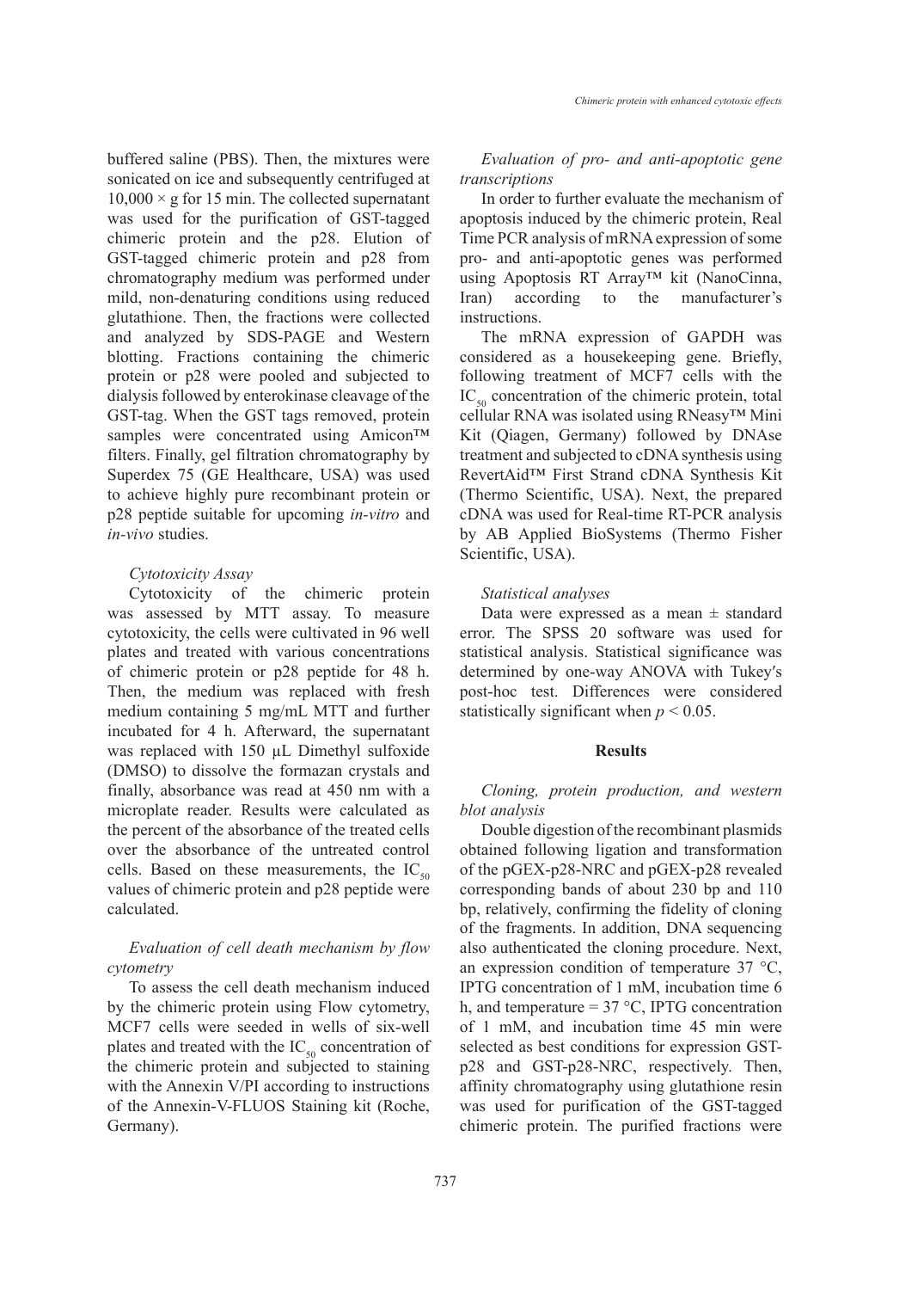

**Figure 1.** SDS-PAGE and Western blot analysis of GST-chimeric protein and GST-p28 purification. (A) SDS-PAGE analysis of GSTchimeric protein purification. Lane 1; Molecular weight protein marker (26610, Fermentase), Lane 2; Supernatant before applying to the column, Lane 3 and 4; Supernatant after applying to the column, Lane 5; Elution of GST- chimeric protein with 10 mM glutathione. The theoretical MW of the GST-p28 is about 36.5 kDa. Arrow indicated the purified GST-chimeric protein. (B) SDS-PAGE analysis of GST-p28 purification. Lane 1; Molecular weight protein marker26610), Fermentase), Lane 2; Supernatant before applying to the column Lane 3; Supernatant after applying to the column Lane 4; GST-p28 after elution with the reduced glutathione. The theoretical MW of the GST-p28 is about 32.6 kDa. (C) Western blot analysis of GST, GST-chimeric protein, and GST-p28. Lane 1; Molecular weight protein marker (BM0066, FMC.Bioproducts), Lane 2; Uninduced pGEX, Lane 3; Induced pGEX, Lane 4 and 5; Induced GSTchimeric protein, Lane 6 and 7; Induced GST-p28.

analyzed by SDS-PAGE (Figures 1A and 1B) and confirmed by Western blotting (Figure 1C). The best condition for enterokinase cleavage was determined to be 16 h of incubation at 4 °C, in a buffer containing 20 mM Tris-HCl, pH 7.4,  $200 \text{ mM NaCl, and } 2 \text{ mM CaCl}_2$  (Figures 2A and 2B). Gel filtration chromatography successfully separated the GST tag from chimeric protein and p28 peptide after the enterokinase cleavage steps, as shown by the diverse peaks in the chromatogram (Figures 3A and 3C). The related Coomassie stained SDS-PAGE confirmed high recovery and purity of the chimeric protein (Figure 3B) and p28 peptide (Figure 3D). Finally, the chimeric protein or the p28 peptide containing fractions were pooled, concentrated, and subjected to specific and non-specific cytotoxic studies. ry and purity of the chimeric protein. MCF7 and MDA MB-231 cells, respectively.

#### *Cytotoxicity studies*

nfirmed by Western blotting (Figure 1C). According to the initial preliminary studies, tests were performed with concentrations of termined to be 16 h of incubation at  $4^{\circ}$ C, 0.5-8  $\mu$ M of the chimeric protein for 48 h. MTT assays were conducted on HUVEC, MCF7, and MDA-MB-231 cells treated with the chimeric In NaCl, and 2 linvi CaCl<sub>2</sub> (Figures 2A and  $\mu$  MDA-ND-231 cens treated with the children intervalsed for the column value of  $\mu$ cytotoxicity against cancer cell lines. As it is shown by Figures 4A-4F, the chimeric protein applying to the collection of the column of  $\frac{1}{2}$ . killed MCF7 and MDA MB-231 human breast atogram (Figures 3A and 3C). The related cancer cells in a dose-dependent manner with the IC<sub>50</sub> values of 1.88 and 1.89  $\mu$ M on the

# *n*, the chimeric protein or the p28 peptide *Determination of cell death mechanism by Flow cytometry*

In order to identify cell death mechanism, MCF7 cells were treated with  $3 \mu M$  of the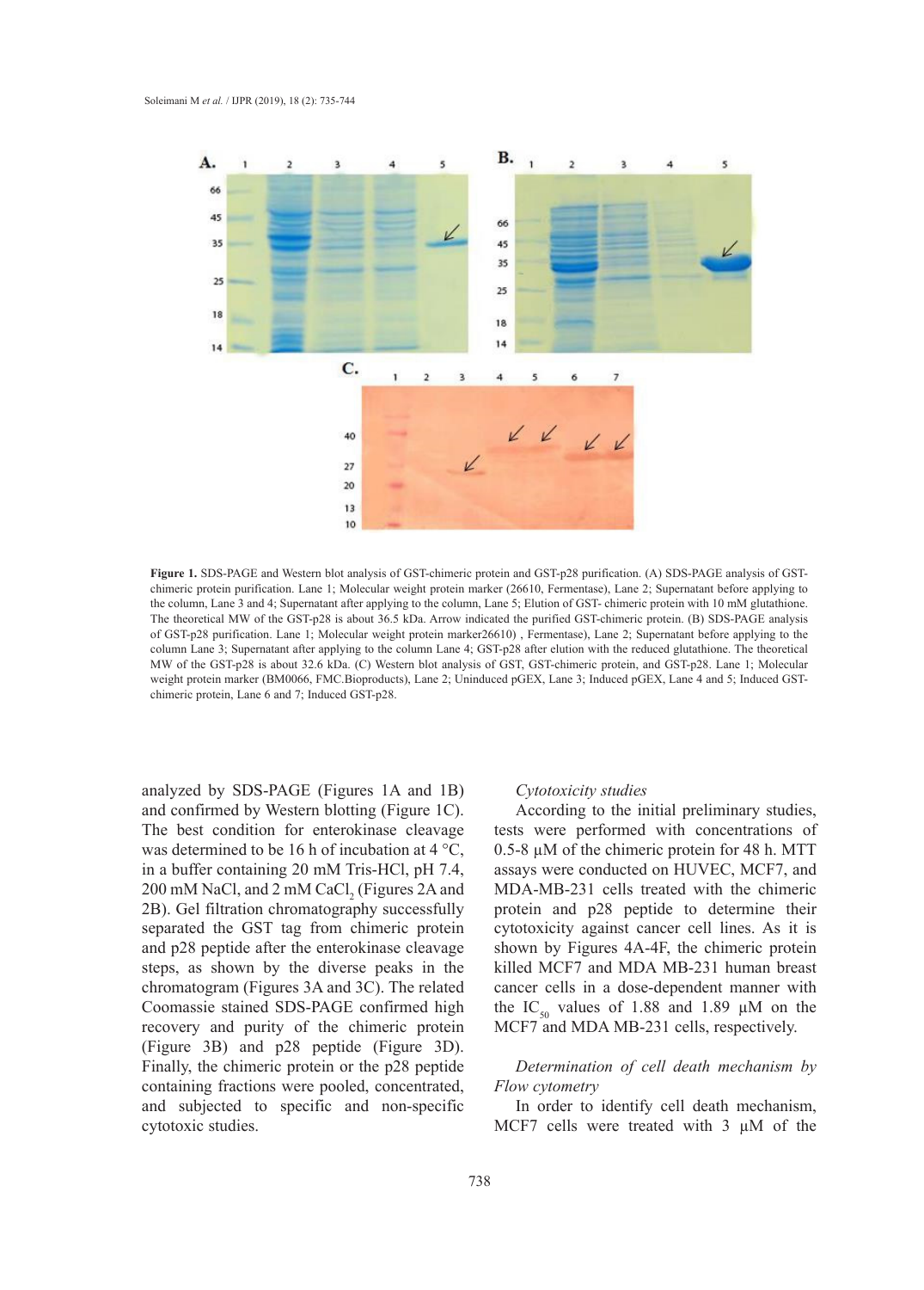

of enterokinase digestion of the GST-chimeric protein. Lane 1; Molecular weight marker Lane 2; Digested GST- chimeric protein of enterokinase. Allow indicated the entimelic protein. The disorderal MW of the entimelic protein is about 7 KDa. (B) 3DS-PAGE analysis of enterokinase digestion of the GST-p28 Lane 1; Molecular weight marker Lane 2; Dige of the p28 peptide is about 3 kDa. **Figure 2.** SDS-PAGE analysis of enterokinase digestion of the GST-chimeric protein and GST-p28 peptide. (A) SDS-PAGE analysis using 1 unit of the enterokinase Lane 3; Undigested GST-chimeric protein Lane 4; Digested GST-chimeric protein using 2 units of the enterokinase. Arrow indicated the chimeric protein. The theoretical MW of the chimeric protein is about 7 kDa. (B) SDS-PAGE analysis 3; Digested GST-p28 with 2 units of enterokinase Lane 4; Undigested GST-p28. Arrow indicated the p28 peptide. The theoretical MW<br>of the p28 peptide is about 3 kDa.



(A) Chromatogram of the chimeric protein purification using gel filtration. The latter peak corresponds to the chimeric protein. ger muation. Eane 1, ontigested 031-emmeric protein octore purification Eane 2, Digested 031-emmeric protein using enteroxinase<br>before purification Lane 3; the chimeric protein after purification Lane 4; Molecular weight m to the p28 peptide. Absorbance was monitored at 280 nm, at 25 °C, using an FPLC. (D) SDS-PAGE analysis of the p28 peptide<br>writing the protocol filtration I and Malaysis of the protocol and a 2000 peptide of the profile La **Figure 3.** Chromatogram of the chimeric protein and the p28 purification using gel filtration and SDS-PAGE analysis after purification. Absorbance was monitored at 280 nm, at 25 °C, using an FPLC. (B) SDS-PAGE analysis of the chimeric protein purification using gel filtration. Lane 1; Undigested GST-chimeric protein before purification Lane 2; Digested GST-chimeric protein using enterokinase Arrow indicated the chimeric protein. (C) Chromatogram of the p28 peptide purification using gel filtration. The latter peak corresponds purification using gel filtration Lane 1; Molecular weight marker Lane 2; p28 peptide after purification Lane 3; GST after purification. Arrow indicated the p28 peptide.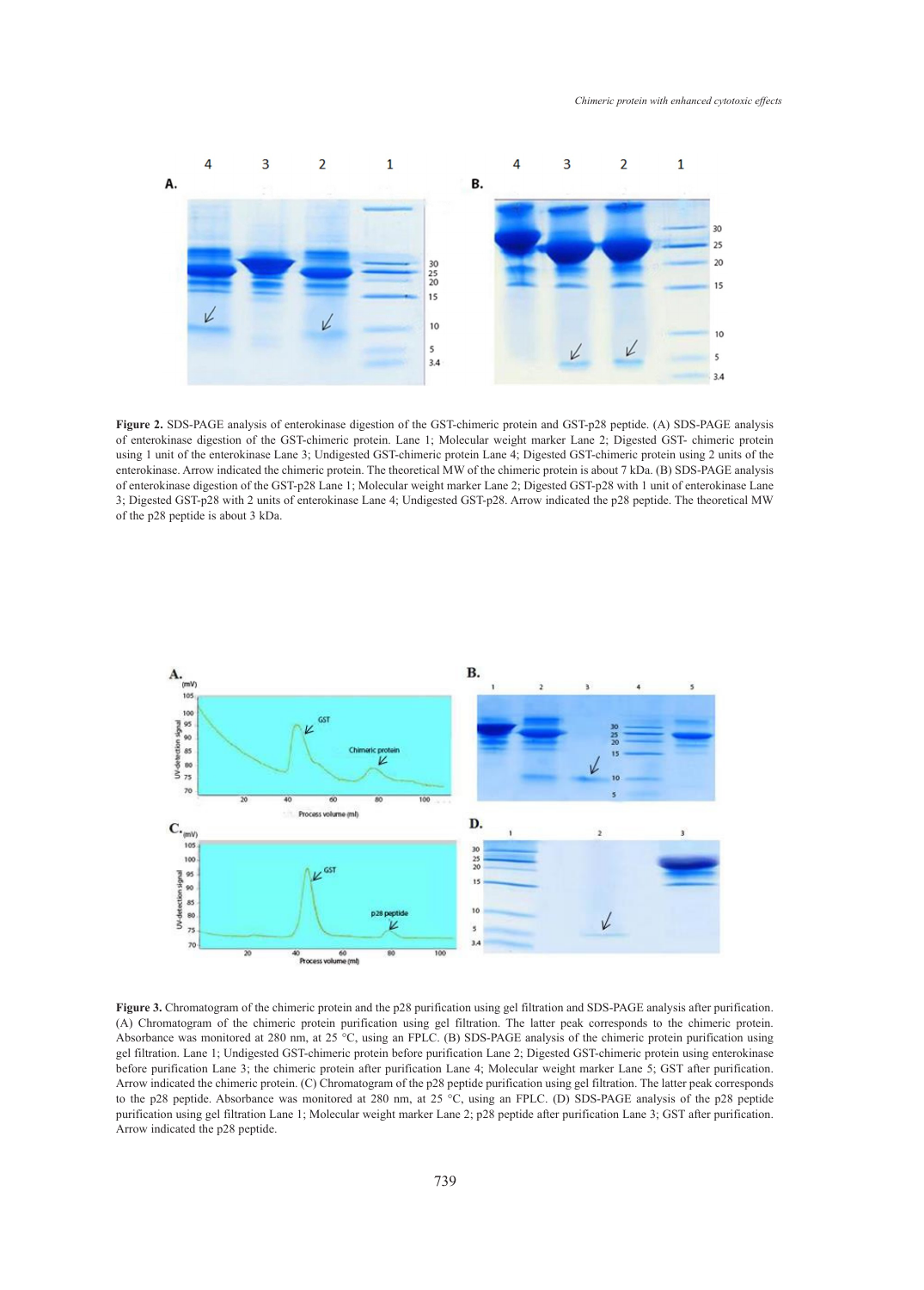

HUVEC cells. (B) Cytotoxic effects of the chimeric protein against MDA-MB-231 and HUVEC cells. (C) Cytotoxic effects of the p28 48 h. (F) Incubation of the MDA-MB-231 cells with various concentrations of the p28 peptide and the chimeric protein for 48 h. Cell the means of values obtained with MTT assay. **Figure 4.** Cytotoxic effects of the chimeric protein and p28 peptide. (A) cytotoxic effects of the chimeric protein against MCF7 and against MCF7 and HUVEC cells. (D) Cytotoxic effects of the p28 against MDA-MB-231 and HUVEC cells. Cell viability was assessed using MTT assay after 48 h. (E) Incubation of the MCF7 cells with various concentrations of the p28 peptide and chimeric protein for viability was assessed using MTT assay after 48 h. Data were shown as Mean  $\pm$  SD, n = 3. Percentage cell viability and comparison between data sets performed using ANOVA.  $p < 0.05$ ,  $p < 0.01$  and  $\sqrt{p} < 0.001$  indicates statistically significant differences between

chimeric protein, followed by staining with MCF7 cells, the amount of the non-stained cell FITC coupled annexin V and propodium iodide (PI) and analyzed by Flow cytometry. In the case of untreated control cells, the result showed 98.0% non-stained cells. However, for the treated

MCF7 cells, the amount of the non-stained cells was 15.26% while the annexin V stained cells (early apoptotic cell) accounted for about 43% of the diality and analyzed by Flow Cytometry. In the tearly apoptotic cent accounted to about  $43\%$  is equivalent to the MCF777 and MTT assessed that  $\pm$  6.36% (n = 3) (Figure 5). This confirmed that cell death mechanism induced the MCF7 cells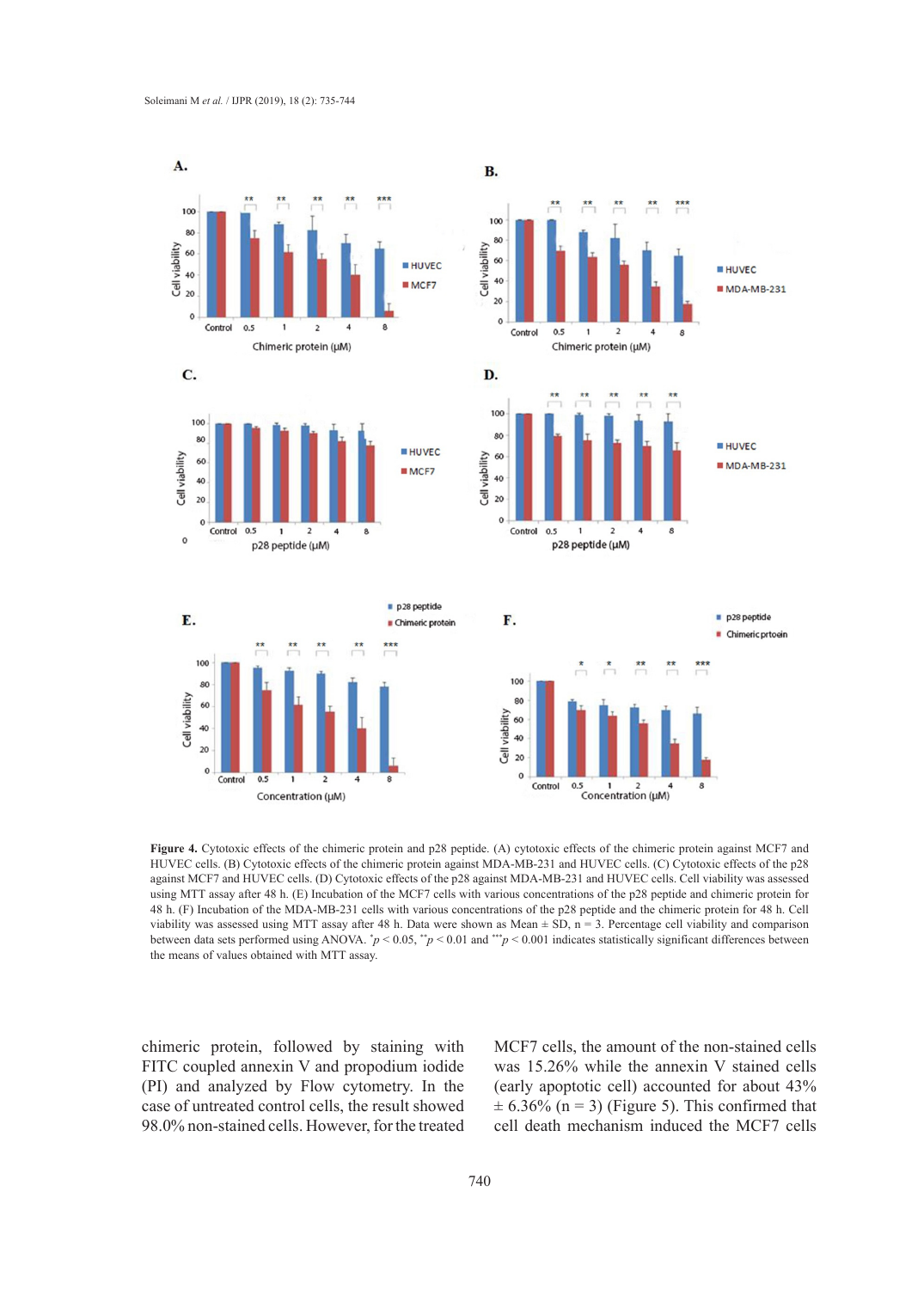

of the MCF7 cells showed the induction of apoptosis in the treated cells. In case of untreated control cells, result showed 98.0% non-(early apoptotic cell) accounted for about  $43\% \pm 6.36\%$  (n = 3). **Figure 5.** (A) Flow cytometric analysis of the non-treated and (B) treated cells for evaluation of the mechanism of the chimeric protein induced cell death. The MCF7 cells were treated with  $IC_{50}$  (1.88  $\mu$ M) of the chimeric protein for 4 h. Annexin V and PI staining analysis stained cells. However, for the treated MCF7 cells, the amount of the non-stained cells was 15.26% while the annexin V stained cells

by the chimeric protein is via apoptosis. The growing cells. Chimeric peptide a

*Evaluation of pro- and anti-apoptotic genes* anticancer agent because of their Following confirmation of the induced cell death mechanism to be apoptosis, variation in this study, we design a new ch transcription of different pro- and anti-apoptotic proteins were evaluated by real-time RT-PCR. cancer cell lines. As it is shown in Table 1, the expression of the AIF, Bax, and caspase 7 pro-apoptotic genes toxicity of NRC per was significantly increased, while no significant alteration was detected in the expression rates of Fas and DR4 pro-apoptotic proteins. On the other hand, the expression rate of the Bcl2 anti-apoptotic gene was significantly reduced to about more than 2 fold less expression when compared to the normal non-treated cells.

# **Discussion**

Due to the many drawbacks of non-targeted chemotherapeutics used for cancer treatment, 16 it is a reinforcing need to develop targeted medications, which are able to destroy cancer cells selectively. Beside, anticancer therapy aims to find an approach to restrict side effects to the minimum, unaffected by common mechanisms of chemoresistance, and kill dormant and slow-

meric protein is via apoptosis. The Mannexie growing cells. Chimeric peptide and protein have recently emerged as a potentially interesting tion of pro- and anti-apoptotic genes anticancer agent because of their ability to kill cancer cell selectively and efficiently (13). In hanism to be apoptosis, variation in this study, we design a new chimeric protein and showed this protein is cytotoxic for breast cancer cell lines.

> In the previous study, because of the toxicity of NRC peptide against its expression in *Escherichia coli (E. coli)* strain, His-tag and Thioredoxin-tag were evaluated for the expression of the chimeric protein (14). Due to low yield after tags cleavage using enterokinase enzyme, in this study, we evaluated GST tag for expression of the chimeric protein. Among them, the GST tag showed to be more effective for obtaining a higher yield of chimeric protein after tag cleavage. The capability of GST as a fusion tag for antibacterial peptide expression was also demonstrated by another study (15).

> Potential improved cytotoxic effects of the chimeric protein on killing breast cancer cell lines were evaluated by comparing the cytotoxicity of the chimeric protein and the p28 peptide. As shown by the findings of the MTT assay, the chimeric protein had greater cell toxicity than the p28 peptide, suggesting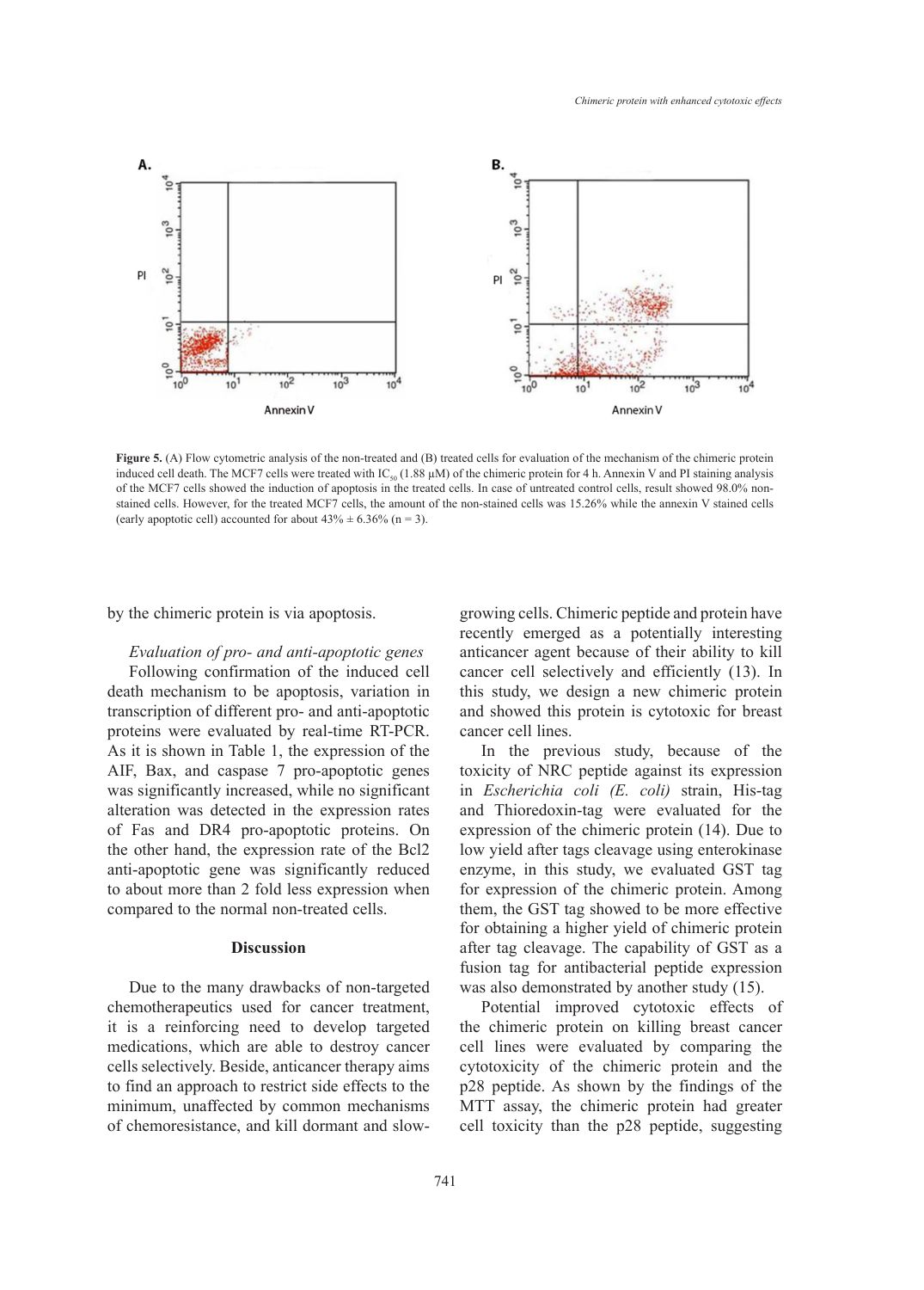| <b>Pro-Apoptotic</b> | Fold increase/decrease | Anti-Apoptotic   | Fold increase/decrease |
|----------------------|------------------------|------------------|------------------------|
| AIF                  | 4.26                   | Bcl <sub>2</sub> | $-2.18$                |
| Bax                  | 2.4                    |                  |                        |
| FAS                  | 0.9                    |                  |                        |
| DR4                  | 1.1                    |                  |                        |
| Casp3                | 2.3                    |                  |                        |

**Table 1.** Assessment of the pro- and anti- apoptotic factors transcription by Real Time RT-PCR. Results are represented as increased or decreased fold.

its enhanced effects on breast cancer cell lines. In our study, the obtained  $IC_{50}$  for the chimeric protein against MCF7 cells was about 1.88 µM whereas the IC<sub>50</sub> of the p28 peptide was 23  $\mu$ M. Song-Hee HAM *et al*. expressed a chimeric protein comprising of gelonin and F peptide. Their finding indicated that this chimeric protein had significantly higher cytotoxicity against cancer cells compared with gelonin alone (16). Another example of cytotoxic chimeric protein is DT386-BR2 with promising cytotoxic effects suggesting that it can be a candidate for targeted cancer therapy (17).

There was a significant difference between the cytotoxicity of the chimeric protein against normal and cancer lines. This difference suggested that chimeric protein can selectively enter breast cancer cell lines. Selective entrance indicates that p28 can be used as a targeting peptide in a chimeric peptide and protein design. This strategy can be used for another nonspecific killing moiety to reduce their nonspecific toxicity. For example, Shafiee *et al*. used BR2 peptide for targeted delivery of diphtheria toxin to cancer cells (17).

The development of multidrug resistance cancer cells after chemotherapy is a big issue in the cancer therapy (18). The sensitivity of two cancer lines was the almost same because the NRC peptide cell death mechanism is nonspecifically as mitochondrial membrane damage and ROS production (12). This finding and significant difference between cancer and normal cell lines indicate the possibility that chimeric protein kills multidrug-resistant cancer cells selectively. On the other hand, the mechanism

of cell death of this chimeric protein is not related to cell growth. So, this protein is likely will effective against slow-growing cancer cells.

The results of flow cytometric analysis clearly establish the efficient induction of apoptotic cell death in MCF7 cells by the chimeric protein. The Real-Time PCR assay showed downregulation of Bcl-2 expression and the upregulation of Bax and casapase-7 expression, which induces outer mitochondrial membrane permeabilization and the loss of mitochondrial potential in the apoptotic death. AIF is a factor of caspaseindependent peripheral chromatin condensation and large-scale DNA fragmentation (19). Upregulation of this protein has been reported by other studies (20). Our results revealed 4.26 fold upregulation in the expression level of AIF mRNA following treatment of the MCF7 cells with the chimeric protein. Therefore, these results indicated that the chimeric protein exerts its cytotoxic effects on MCF7 breast cancer cells through mitochondrial caspase-dependent and –independent apoptotic pathways. The multifaceted nature of malignant neoplasms suggests that drugs using different pathways to induce cell death may be more effective than single-mechanism therapies (21). This twopronged action of the chimeric protein gives it an additional advantage over traditional cytotoxic chemotherapeutic agents and overcoming to the tumor resistance.

The main challenge of using chimeric protein is to design them in a way that different moiety does not intervene each other's function. Bioinformatics tools as a fast growing field can be used for chimeric protein design. We previously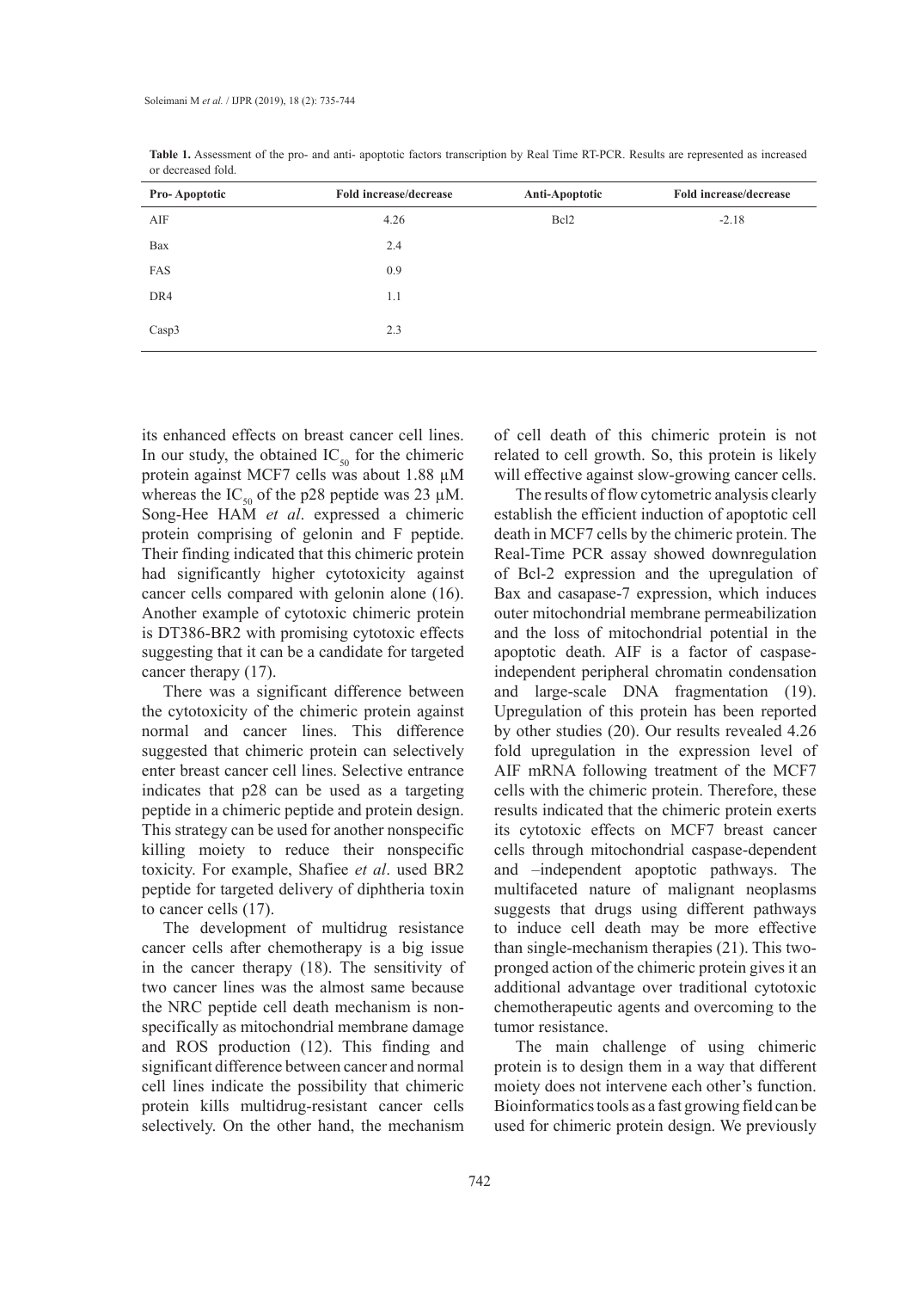design this chimeric protein using homology modeling and molecular dynamic simulation. According to the results of bioinformatics studies, they were fused to each other via a rigid linker consisting of  $(PA)_{5}P$  linker (22). The enhanced cytotoxicity results of the chimeric protein confirm that bioinformatics tools can be used for chimeric protein design.

## **Conclusion**

In conclusion, in the present study, we designed and evaluated the applicability of a novel chimeric protein for anti-breast cancer efficacy *in-vitro*. The chimeric protein and the p28 peptide were successfully produced in *E. coli* Consistent with the findings from the MTT assays, chimeric protein had synergistic antibreast cancer cells effects when compared with the administration of p28 alone. Overall, these data suggest that p28 conjugation with the NRC peptide improves its anti-cancer activity and this combinatorial therapy might be an alternative for targeted therapy of cancer.

#### **Acknowledgment**

The authors are grateful to thanks Ms. Fatemeh Moazen for her technical assistance. This work was financially supported by Research Deputy of Isfahan University of Medical Sciences (grant No. 393136).

## **References**

- (1) Hansel W, Enright F and Leuschner C. Destruction of breast cancers and their metastases by lytic peptide conjugates *in-vitro* and *in-vivo*. *Mol. Cell Endocrinol*. (2007) 260-2: 183-9.
- (2) Espinosa E, Zamora P, Feliu J and Gonzalez Baron M. Classification of anticancer drugs a new system based on therapeutic targets. *Cancer Treat. Rev*. (2003) 29: 515-23.
- (3) Naumov GN, Townson JL, MacDonald IC, Wilson SM, Bramwell VH, Groom AC and Chambers AF. Ineffectiveness of doxorubicin treatment on solitary dormant mammary carcinoma cells or late-developing metastases. *Breast Cancer Res. Treat.* (2003) 82: 199- 206.
- (4) Bush JA and Li G. Cancer chemoresistance: the relationship between p53 and multidrug transporters. *Int. J. Cancer* (2002) 98: 323-30.
- (5) Gatti L and Zunino F. Overview of tumor cell

chemoresistance mechanisms. *Methods Mol. Med*. (2005) 111: 127-48.

- $(6)$  Smith LL, Brown K, Carthew P, Lim CK, Martin EA, Styles J and White IN. Chemoprevention of breast cancer by tamoxifen: risks and opportunities. *Crit. Rev. Toxicol*. (2000) 30: 571-94.
- Wu D, Gao Y, Qi Y, Chen L, Ma Y and Li Y. Peptide-(7) based cancer therapy: Opportunity and challenge. *Cancer Lett*. (2014) 351: 13-22.
- Yavari B, Mahjub R, Saidijam M, Raigani M and (8) Soleimani M. The potential use of peptides for cancer treatment. *Curr. Protein Pept. Sci*. (2018) 19: 759-70.
- Punj V, Bhattacharyya S, Saint-Dic D, Vasu C, (9) Cunningham EA, Graves J, Yamada T, Constantinou AI, Christov K, White B, Li G, Majumdar D, Chakrabarty AM and Das Gupta TK. Bacterial cupredoxin azurin as an inducer of apoptosis and regression in human breast cancer. *Oncogene* (2004) 23: 2367-78.
- (10) Jia L, Gorman GS, Coward LU, Noker PE, McCormick D, Horn TL, Harder JB, Muzzio M, Prabhakar B, Ganesh B, Das Gupta TK and Beattie CW. Preclinical pharmacokinetics, metabolism, and toxicity of azurin-p28 (NSC745104) a peptide inhibitor of p53 ubiquitination. *Cancer Chemother. Pharmacol*. (2011) 68: 513-24.
- (11) Taylor BN, Mehta RR, Yamada T, Lekmine F, Christov K, Chakrabarty AM, Green A, Bratescu L, Shilkaitis A, Beattie CW and Das Gupta TK. Noncationic peptides obtained from azurin preferentially enter cancer cells. *Cancer Res*. (2009) 69: 537-46.
- (12) Hilchie A, Doucette C, Pinto D, Patrzykat A, Douglas S and Hoskin D. Pleurocidinfamily cationic antimicrobial peptides are cytolytic for breast carcinoma cells and prevent growth of tumor xenografts. *Breast Cancer Res*. (2011) 13: R102.
- (13) Thundimadathil J. Cancer treatment using peptides: current therapies and future prospects. *J. Amino Acids* (2012) 2012: 967347.
- (14) Soleimani M, Mirmohammad-Sadeghi H, Sadeghi-Aliabadi H and Jahanian-Najafabadi A. Expression and purification of toxic anti-breast cancer p28-NRC chimeric protein. *Adv. Biomed. Res*. (2016) 5: 70.
- $(15)$  Fan F, Wu Y and Liu J. Expression and purification of two different antimicrobial peptides, PR-39 and Protegrin-1 in *Escherichia coli*. *Protein Expr. Purif*. (2010) 73: 147-51.
- (16) Ham SH, Min KA and Shin MC. Molecular tumor targeting of gelonin by fusion with F3 peptide. *Acta Pharmacol. Sin*. (2017) 38: 897-906
- (17) Shafiee F, Rabbani M and Jahanian-Najafabadi A. Production and evaluation of cytotoxic effects of DT386-BR2 fusion protein as a novel anti-cancer agent. *J. Microbiol. Methods* (2016) 130: 100-5.
- Alfarouk KO, Stock CM, Taylor S, Walsh M, (18) Muddathir AK, Verduzco D, Bashir AH, Mohammed OY, Elhassan GO, Harguindey S, Reshkin SJ, Ibrahim ME and Rauch C. Resistance to cancer chemotherapy: failure in drug response from ADME to P-gp. *Cancer Cell Int*. (2015) 15: 71.